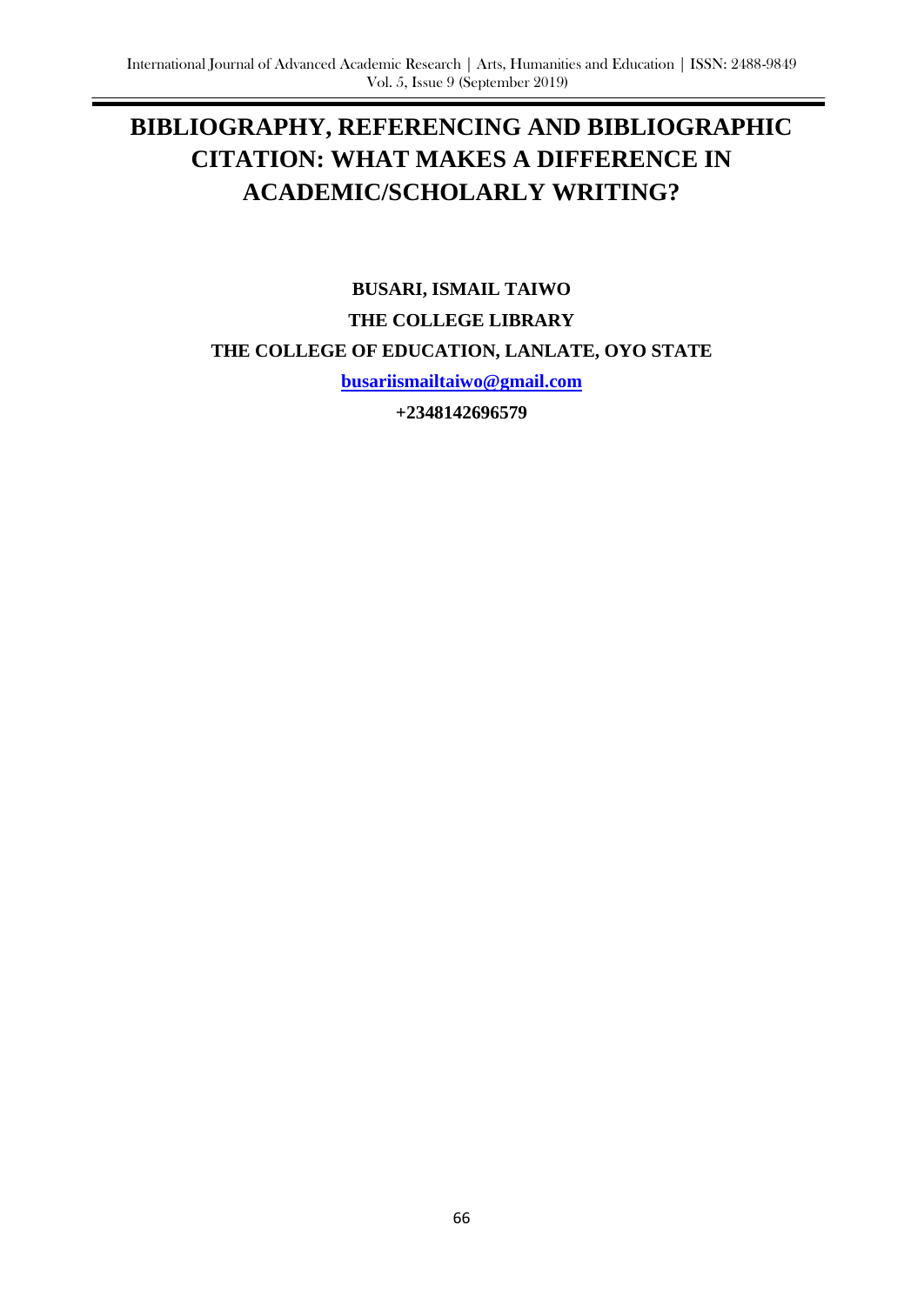### **Abstract**

*This is a position paper that discussed academic writing in relation to bibliography, citation, and referencing. It specifically examined what distinguish bibliography from referencing as the two terms are erroneously believed to refer to the same thing. Academic writing as one of the most important issues in the intellectual environment was critically looked at in the paper as well as its various forms and reasons for it. The three concepts of bibliography, referencing, and citation were also addressed. A highlight of various referencing styles that can be used in scholarly writing was also not left unmentioned. Particular emphasis with samples was laid on American Psychological Association (APA) style. The paper was concluded by making some recommendations for academic writing scholars.*

**Keywords: Academic Writing, Bibliography, Citation, and Referencing.**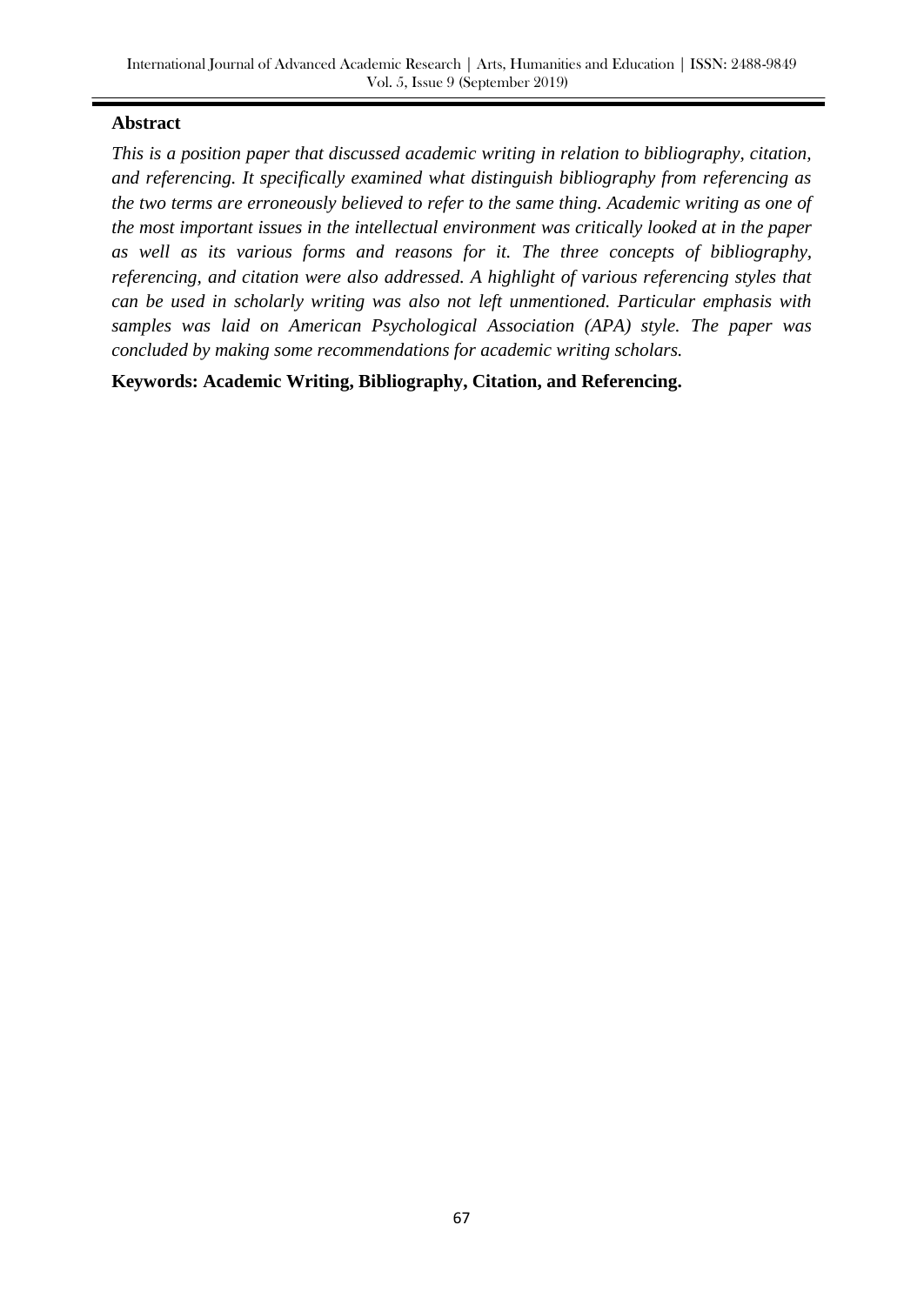# **INTRODUCTION**

In everyday life, people engage in writing in response to one demand or another. For the students, writing constitutes an important means of communication, and for the academics, writing is seen as a means of career and self–development. In other words, writings could take different forms and for different purposes. They include essay writing, report writing, academic/scholarly writing etc. As each of these differs in features, so also it shares some similarities with others.

Writing in academics is considered a must for every faculty who desires to reach the peak of his /her teaching career. In fact, to be successful, academics need to be productive writers. Publications propel academic careers. This is in congruence with the dictum that "if you don't publish, you perish". This seems so because writing in academics is often regarded as a means of contributing to the frontiers of knowledge through which human society is advanced/ developed. It is for this reason that faculties are often accorded respect as they are the critical components in any educational programmes.

By academic/scholarly writing, it is meant by a kind of writing that involves investigation, inquiry or research. It is synonymous with such terms as term papers, project reports, dissertations, thesis, conference papers, inaugural lectures/speech depending on the purpose and level of such writings. For clarity sake, academic/scholarly writing is generally referred to as Research Papers. A research paper is one that presents the result of an investigation or experiment in a systematic manner (Chukwuma & Otagburuagu, 1997). Research itself, as described by Adebayo (2008), is the capacity to seek that an unanswered question is worth answering.

Academic writing is a worthy scholarly activity which is highly valued as worthy scholarly achievement of a faculty. It is a long expository essay that is based on a systematic investigation and presentation of ideas. The rationale for academic/scholarly writing ranges from fulfillment of a requirement for the award of a degree (Bachelor, Masters and Ph.D) by students to bringing an ignored fact to the lime-light by the faculty. Other reasons for academic writing or research paper as highlighted by Chukwuma & Otagburuagu (1997) include any of the following;

- (i) to correct a fact that has been erroneously presented;
- (ii) to add ideas to an already established fact;
- (iii) to illustrate, compare, contrast or evaluate facts; and
- (iv) to make a fresh enquiry into a problem.

In academic/scholarly writing, nobody can lay claim to monopoly of knowledge. There is a fact that no one person knows everything. As such, a researcher is expected to consult any existing publications or other sources created by others (Opara, 2007 & Nwalo, 2008). In other words, there is a permission to gather information or materials from different sources in academic writing, and these sources may include books, journals, articles, newspapers, lectures, conference reports, unpublished materials and internet sources etc. which may be available in the Libraries. What is, however, important is for the researcher to document by acknowledging the source(s) of his/her information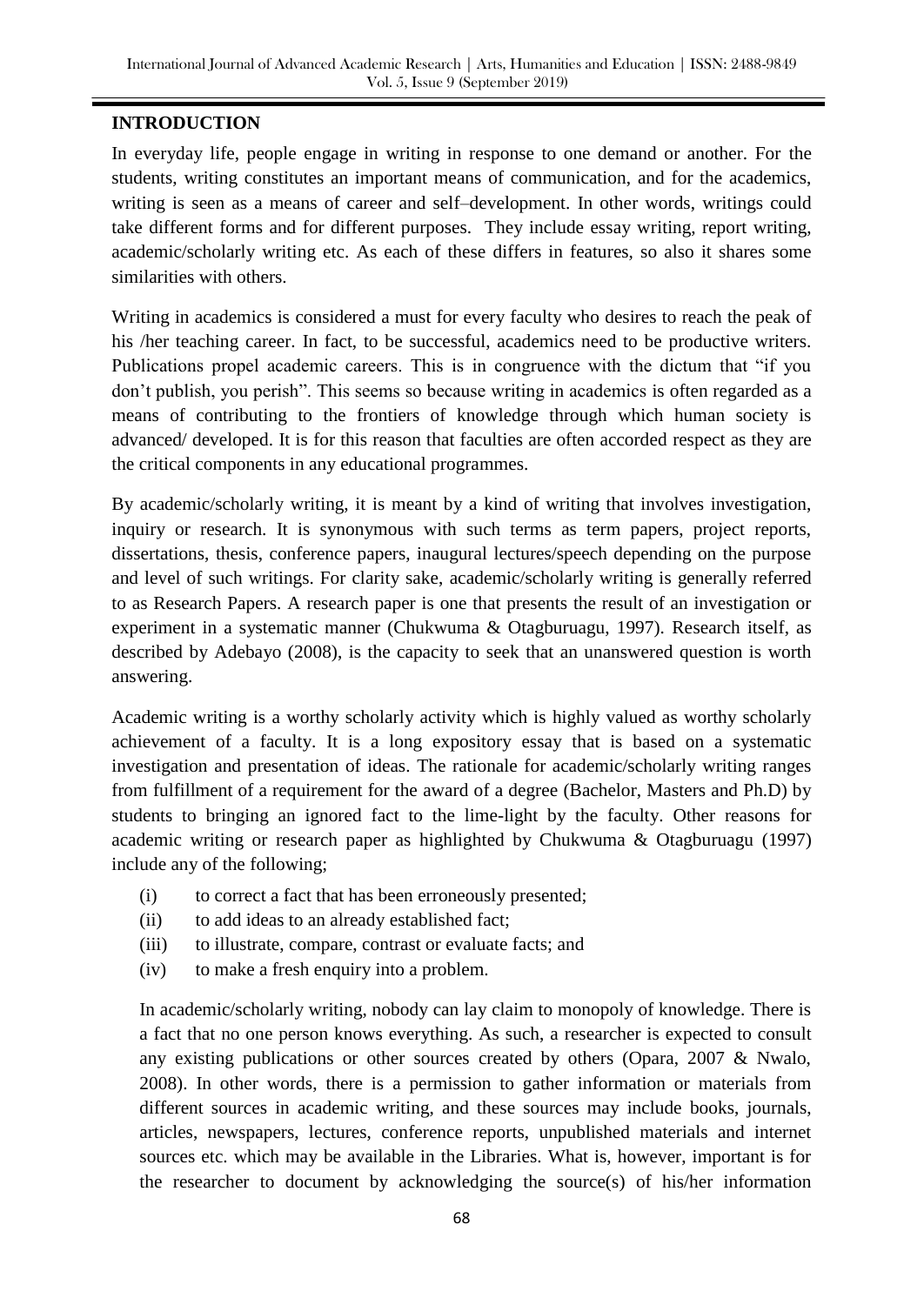consulted. Intellectual stealing should be avoided. The documentation of the sources could take the form of direct quotation of opinions, ideas, facts and their interpretations either summarized or paraphrased. The researcher's opinions or personal contributions must also be reflected in the research reports so as not to turn the reports into a pastiche of ideas from other sources.

Documentation of source of information is a necessity in academic writing as it gives authority to the work, makes us honest researchers and promotes and provokes further research. It also helps to provide the exact source of evidences for other researchers, and to avoid or prevent one from being alleged of plagiarism which is regarded as an academic crime for which one may be heavily punished by either demotion, dismissal, total rejection of the work or withdrawal of the degrees awarded as the case may be. Documentation of works consulted in the body of the research report is what is termed as bibliographic citation whose compilation leads to bibliography and references. It is often common to confuse the use of these terms which seeks for clarification. Opara (2007) submitted that in conventional usage of the terms, there is little or no conceptual distinction between bibliography and references. However, in practical application, significant differences may arise in their structural arrangement and application in academic writings.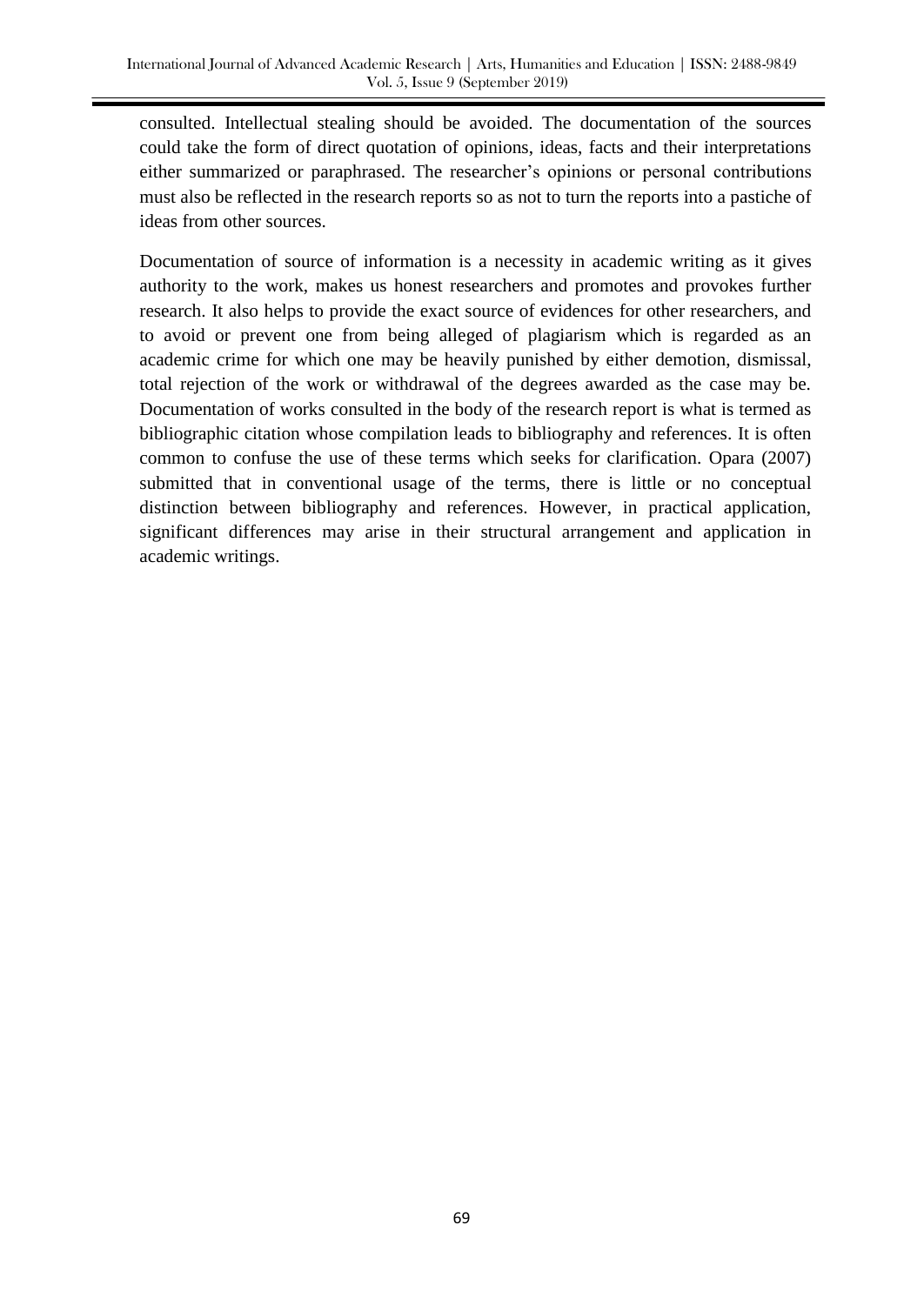# **CONCEPTUAL CLARIFICATION BIBLIOGRAPHIC CITATION: MEANING**

Bibliographic citation refers to a brief indication of the source(s) of information that a researcher writes within the text. According to the Concise Dictionary of Library and Information Science (2000), citation is defined as references to a document from which a page is quoted. Nwalo (2008) regarded citation of literature as the hallmark of scholarship. It helps to show that the idea expressed by a researcher in his/her writing, either in summary or paraphrasing or direct quotation, originates from another researcher(s) whose works are consulted. Citing a source in academic writing indicates the depth and strength of a research work. In citation, the name of the author of the information or ideas consulted and the year (date) the source is published and pages where found must be shown in parenthesis either at the beginning, middle or the end of the idea expressed. Examples are as follows:

- a. Citation at the beginning of the text: Olalude and Busari (2017) described Library as collections of books and non-books........................(p.10).
- b. Citation in the middle of the text: Library, as described by Olalude and Busari (2017), refers to collections of books and non-books...............(p.10).
- c. Citation at the end of the text: Library is described as the collections of books and non-books.........................(Olalude & Busari, 2017, p.10).

What could be cited include ideas, facts, figures, theories, statistical data, charts, graphs, tables, and opinions of another person. However, information such as nursery rhymes, folktales etc. are not expected to be cited. Citation is important for certain reasons such as the following:

- (i) It protects the researcher from being accused of committing plagiarism which, therefore, proves his intellectual honesty.
- (ii) It helps to give honour to whom it is due through acknowledging the originator of the idea.
- (iii) It teaches other researchers the skills of integrating the research of others into their own.

There are certain rules that guide bibliographic citation. One of such rules indicates that when two authors of a cited work are named in the text, they are joined with the use of "and" followed by the date of publication, for example Olalude and Busari (2016). But when the two names appear in parenthesis, the use of ampersand "&" becomes necessary, for example (Olalude & Busari, 2017).

Secondly, if one is quoting directly from a work, he/she will need to include the author, year of publication, and the page number (where found) for reference.

Thirdly, if a work has between three (3) to five (5) authors, cite all of the authors the first time you refer to the work in your text. The next time you refer to the work, shorten the citation to the last name (surname) of the first author and then put the latin words "et al"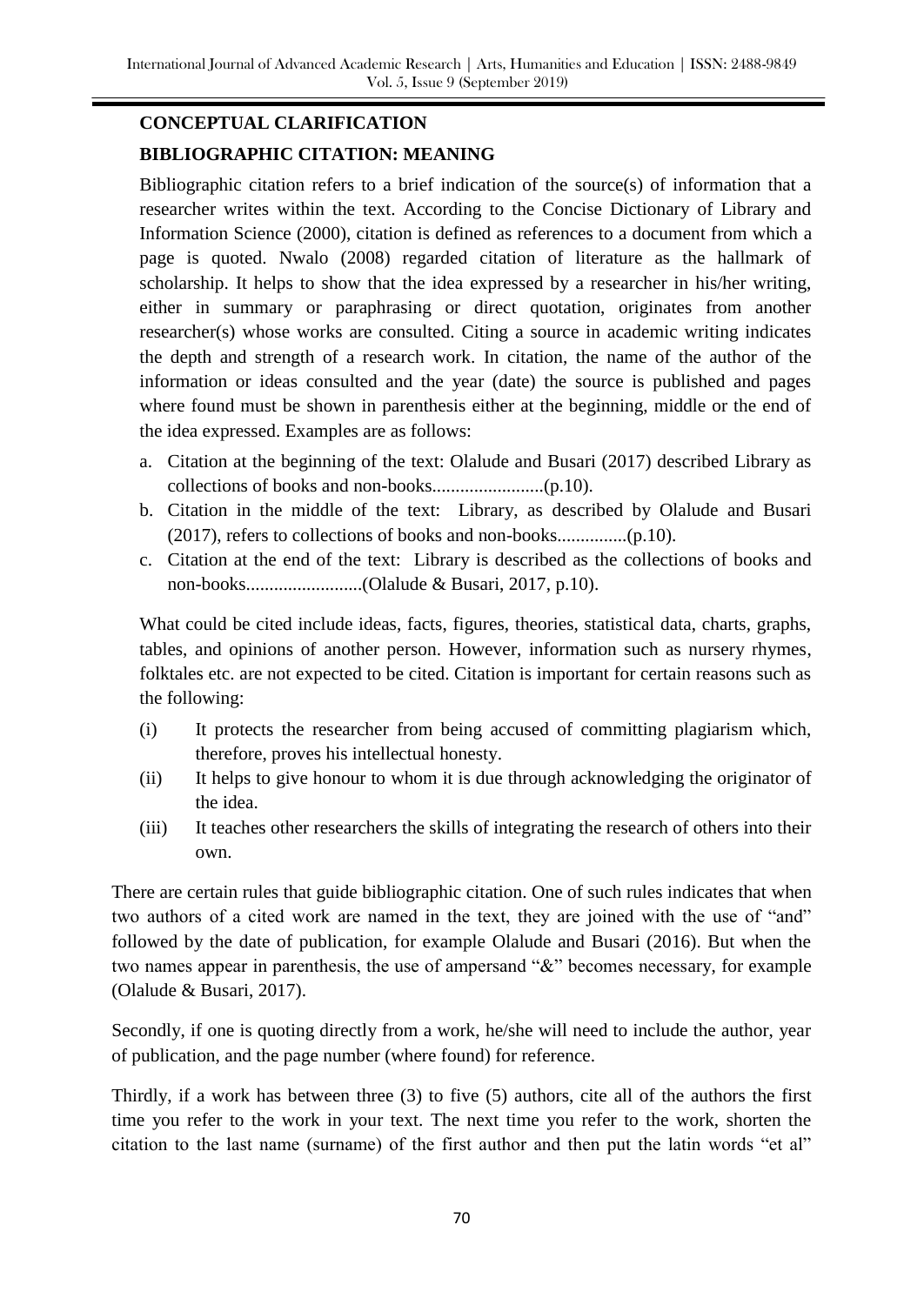indicating "and others". Moreover, if a work has more than six (6) authors, cite only the last name (surname) of the first author and then put "et al".

### **BIBLIOGRAPHY DEFINED**

Briefly, bibliography is described as the list of books and other information materials, or resources that are consulted by a researcher which are arranged in one alphabetical and chronological sequence during the course of writing a research report. It is also regarded as the compilation of all sources the writer consulted while writing his report and this may include both cited and uncited sources. Chukwuma and Otagburuagu (1997) added that bibliography is a list of the sources of materials (books, journal articles, and other documents) that are used during investigation.

It is the final listing of all published materials used while writing a particular project. Bibliography, in one word, is sometimes referred to as a list of works consulted, either cited or not. The purpose of bibliography is the same for citation as enumerated above. However, their components differ. The bibliographic components of a book consulted would normally include the following:

- (a) The Author's Name: The first essential component of a bibliography is the surname of the author of the work consulted which is then followed by his/her initials. In this case, after the surname there is a comma, and then the initials in uppercase. For example, Busari, I. T. This is the same for all the authors when they are up to five in number. However, when they are more than five (5) the entry is made for only the first mentioned author. The word "et al" meaning "and others" are added after the initials of the first author. Such as Busari, I. T, et al.
- (b) The Date of Publication, which is usually the exact year the book is published, should be written in full e.g 2016 and not shortened as '16.
- (c) The Title of the Book either published or not published. Unpublished works are those publications which are only written for the purpose of fulfilling an examination requirement and not meant for sale to the public such as Bachelor, Master's and Ph.D Degrees.
- (d) Edition of the Book is also an important component, especially if the book is not the first edition. But if it is the first edition, it is not necessary to indicate this as required.
- (e) The Publication Information: There are just two (2) entries that are involved here which are the town of the publication and the publisher's name. The town comes first, followed by a colon (:) then the full name of the publisher. The two entries together are called imprint. For an unpublished work, only the status of the thesis and name of the awarding institution are stated.
- (f) The Page Number in which the information consulted is to be found in the book. At the end of the day, the full bibliographic entry of a consulted book would read as follows:

For published work:

Busari, I. T. (2017). Library Education: An Introductory Text for Tertiary Institutions' Students. Ibadan: Educational Publishers. Pp. 88-93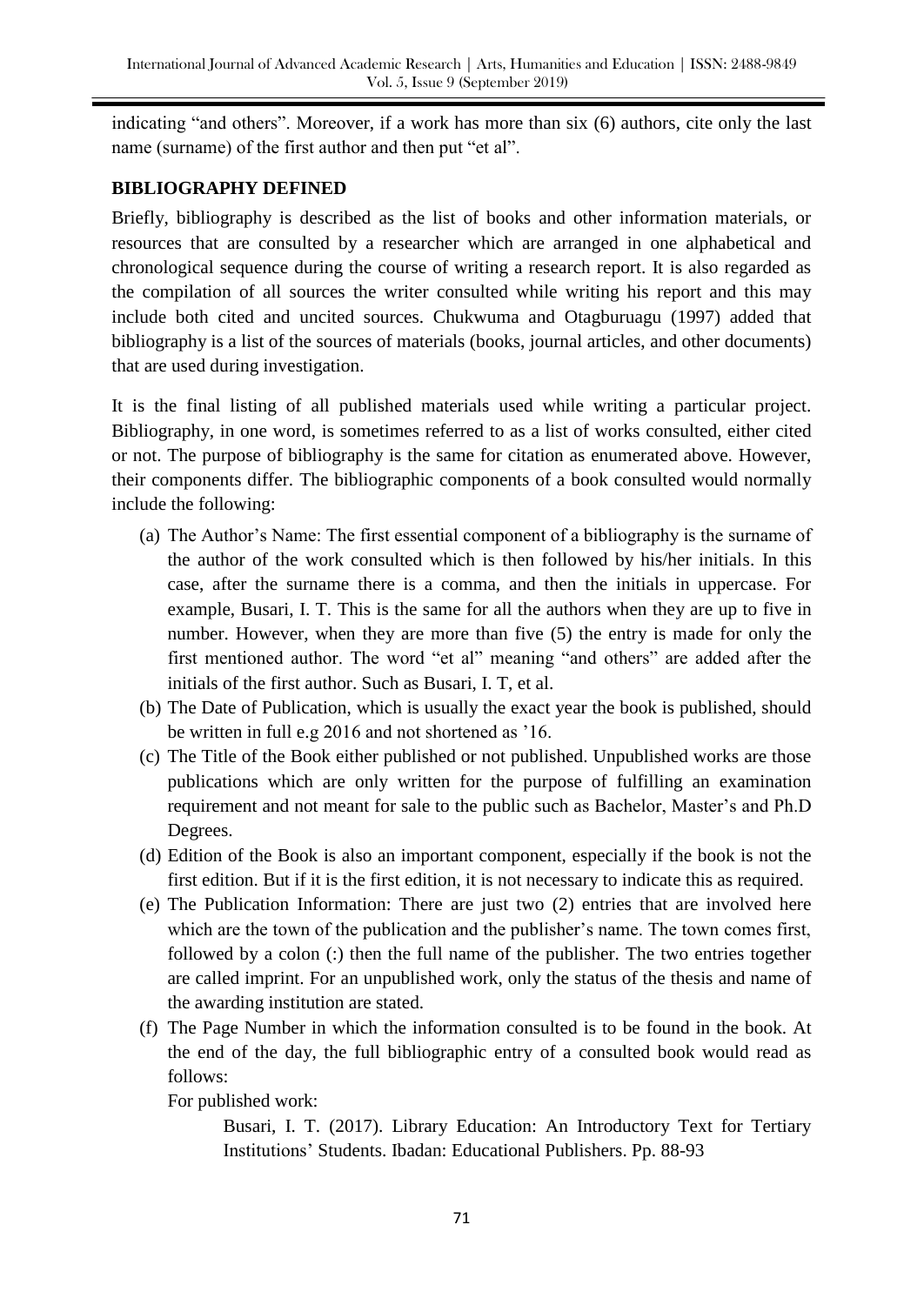For unpublished work:

Busari, I. T. (2005). Assessment of Library and Information Services Provisions to the Visually Impaired in Oyo State. An unpublished Masters Degree Dissertation, University of Ibadan. p.16.

The bibliographic components of a journal consulted include the following:

- (a) Name of the author of the article. The format for writing this is the same for books.
- (b) Date of the Publication of the article.
- (c) Title of the article.
- (d) Name of the journal containing the article
- (e) Volume and Number of Issue of the journal
- (f) Page page where the article can be found in the journal.

Edited work is a collection of articles written by different authors. Such work would appear under the editorship of the person who compiles all the articles therein.

If a bibliography is to be made for such an edited work whereby you want to refer to an article written by one of the contributors, it is done as shown below;

Adeolu M. (2017). Evaluation Theory and Development: In W. A. Lawal and A. Akindele (eds) Educational Evaluation: Theory and Practice. Ibadan: Heinemann Pubishers .

An illustration of the above example shows that Adeolu is the author of the article entitled "Evaluation Theory and Development" and this article appeared in a book compiled by two (2) editors named W. A. Lawal and A. Akindele which is titled "Educational Evaluation: Theory and Practice". It should also be noted that the initials of the editors come before their surnames. This is normal standard practice since those names do not come first in the bibliography.

### **REFERENCES - WHAT DOES IT IMPLY?**

References could be described as the list of sources cited by an author in the course of writing a research report. References, just like bibliography and citation, are necessary in academic writing to acknowledge the sources of any information that is not the researcher's own. This can also be viewed as the list of all books or other written works which a person has directly used while writing a project, and which are arranged in one alphabetical and chronological sequence.

Prytherch (2005) considered references as a list of publication to which an author has made specific reference to and which is usually placed at the end of an article or a chapter or at the end of a book. Briefly speaking, it is a list of cited sources. Rules of referencing are as follows:

i. Authors' Names are inverted (last name comes first). State the last name and initials of all authors of a particular work unless the work has more than six authors.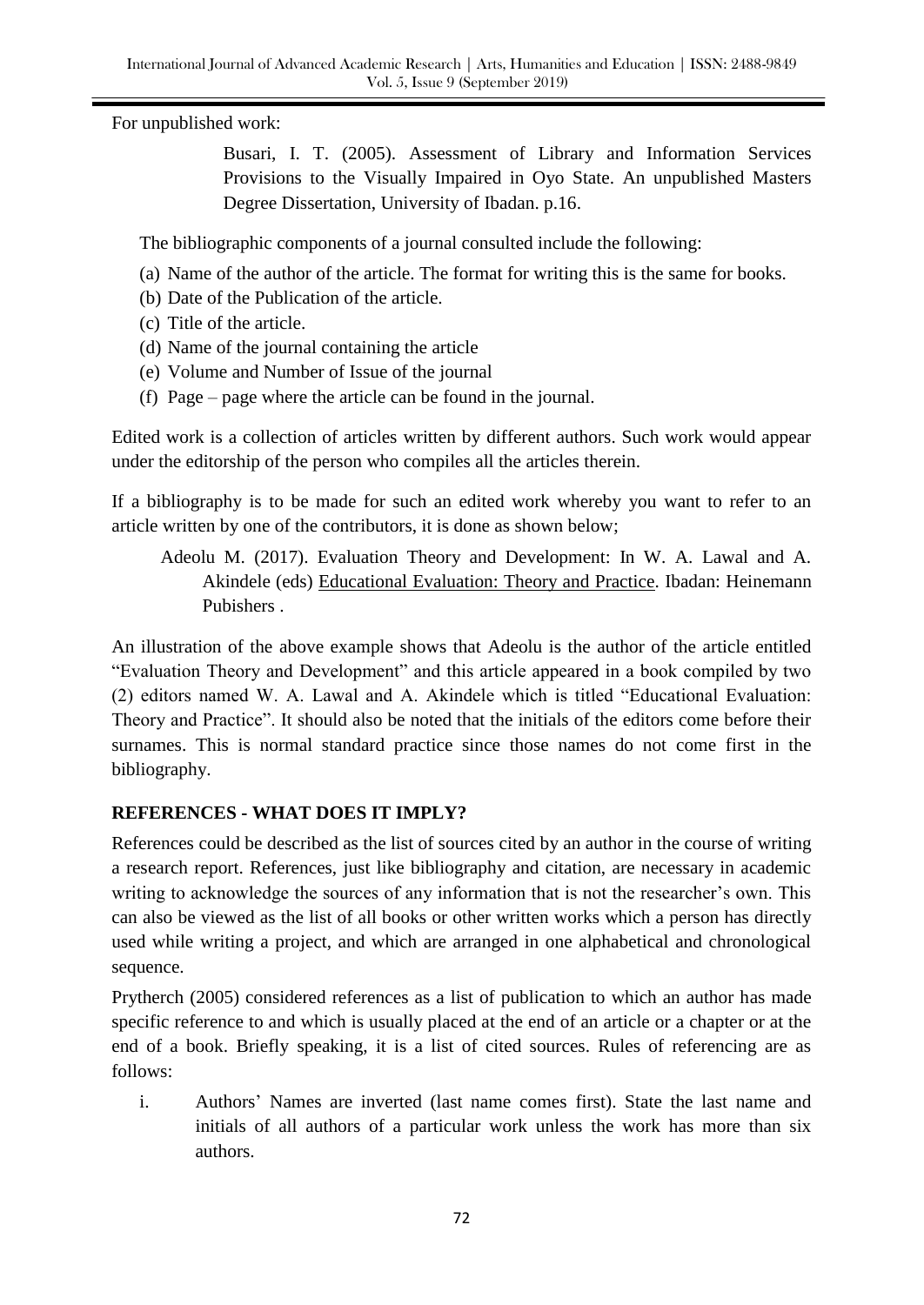- ii. If the work has more than six (6) authors, list the first-six authors with their initials, then put "et al" after the sixth author's name to indicate the rest or others.
- iii. Reference list should be arranged alphabetically according to the last name (surname) of the first author of each work.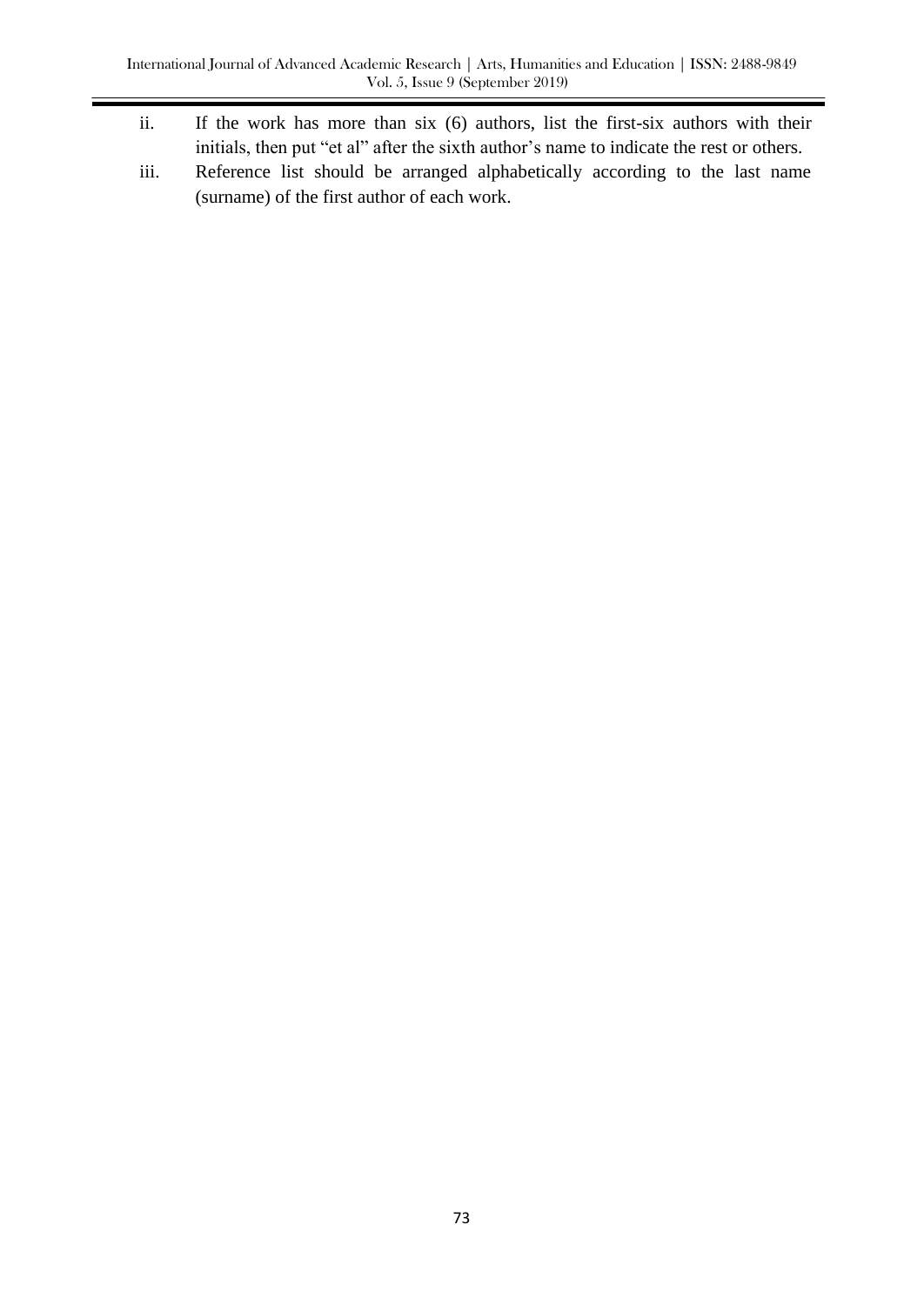# **BIBLIOGRAPHY AND REFERENCES: ANY DIFFERENCES?**

Ordinarily, both references and bibliography are used when preparing a project or research report. They are both ordered or arranged alphabetically by authors' names and then chronologically by years of publications. In the course of writing, one is expected to consult various sources of information such as books and journals. In doing so, one would normally put down the details of the books or journals used. At the end of the report, one would compile a list of all the sources. Now a list of all sources of publications of sources that are actually used and cited in the body of the report would constitute the references.

On the other hand, if you include other relevant materials in the compilation, whereas you did not cite some of them in the report, you would refer to this list as the bibliography. In short, a bibliographical list is made up of both the materials you referred to in the report and those you did not refer to, but which you consider equally useful.

As observed earlier, there is no conceptual distinction between the two terms. Significant difference only arises in their practical applications and structural arrangement, which depend on referencing style used by the researchers.

# **REFERENCING STYLES**

There are firm conventions governing citations, reference and bibliography. These are called manuals of styles which Adefimirin (2008) regarded as the compilation of a set of rules for scholarly publications. As described by Raji (2006) cited in Wusu (2015), referencing style or manual of style refers to a collection of guidelines for the graphical representation of ideas, essays, journals, books and other materials consulted in the course of academic research. From the foregoing, referencing style is a method of bibliographical documentation of sources of information. They are also called style sheets, style guides and reference manuals.

Referencing styles are of different types and each with its peculiarities which distinguish it from others. Among the well-known styles include the following:

- (a) American Psychological Association style popularly called APA style.
- (b) American Sociological Association (ASA) style.
- (c) Modern Language Association (MLA) style. It is used in the Liberal Arts and Humanities.
- (d) Chicago Manual of style called Kate Turabian style.
- (e) Vancouver Style. It is used in the field of Medicine
- (f) American Chemical Society (ACS) Style
- (g) Council of Biology Editors (CBE) Style.
- (h) Colombia Guide on Online Style (CGOS)
- (i) British Standard Style
- (j) Institutional Styles also called In-House Styles such as the University of Ibadan Manual of Style (UIMS).

These styles are not static as they are constantly reviewed. No one of them is superior to the other. A researcher is, therefore, at a liberty to use any of them in his/her academic writing. What is, however, important to note is strict adherence to the rules of any of the styles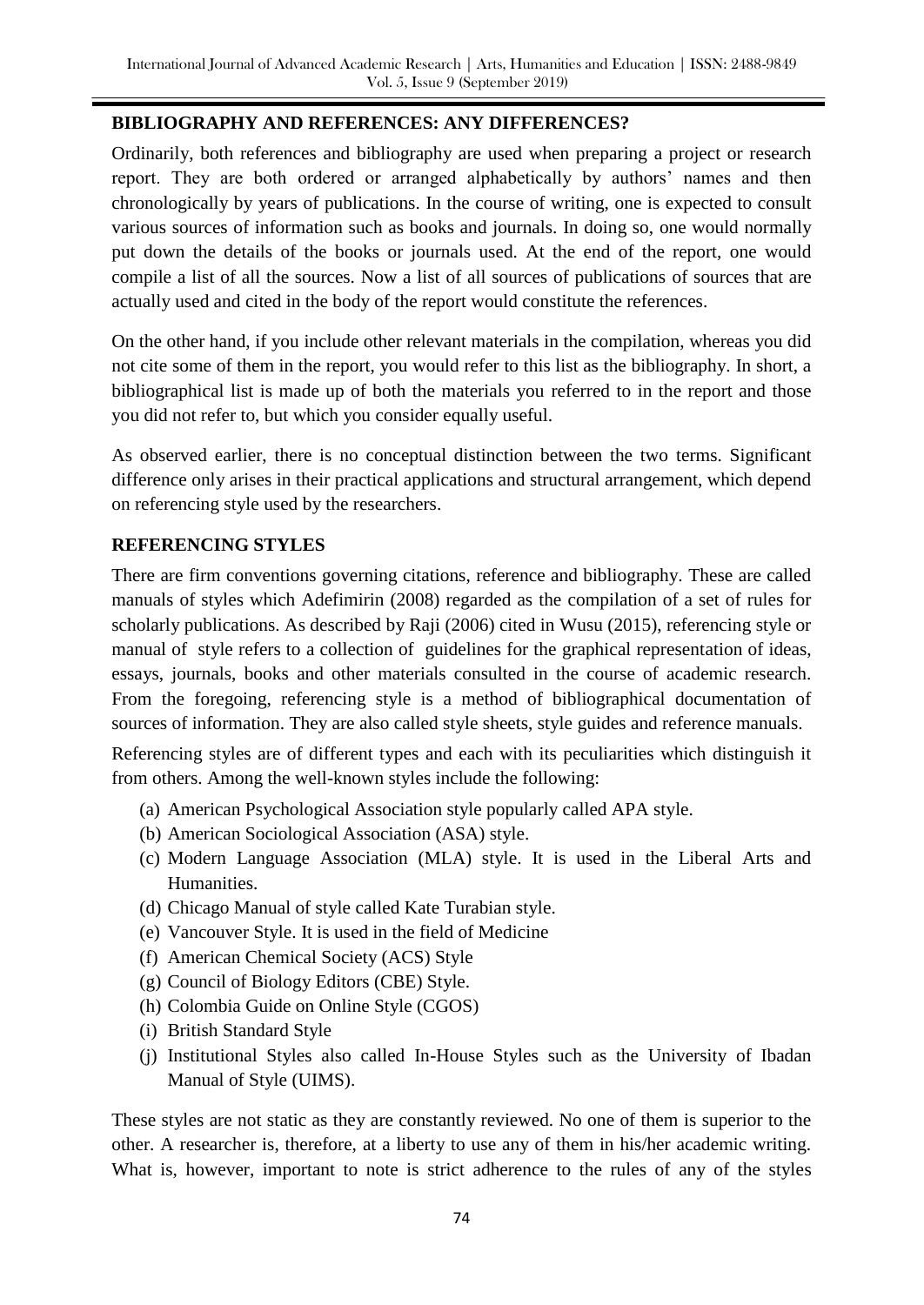adopted or recommended by the publishing outfit or journal association to which one is subscribing. There must be consistency in the use of these styles. In recent time, American Psychological Association (APA) style is becoming more popular among researchers globally. The style was invented about Eighty (80) years ago by a group of Social Scientists who desired to establish sound standard of communication. It is mostly used in Social and Behavioural Sciences.

Examples of style of referencing using APA format for books, journals, magazines, newspapers, and other common sources including electronic sources are below. This is as contained in the sixth  $(6<sup>th</sup>)$  edition of the style: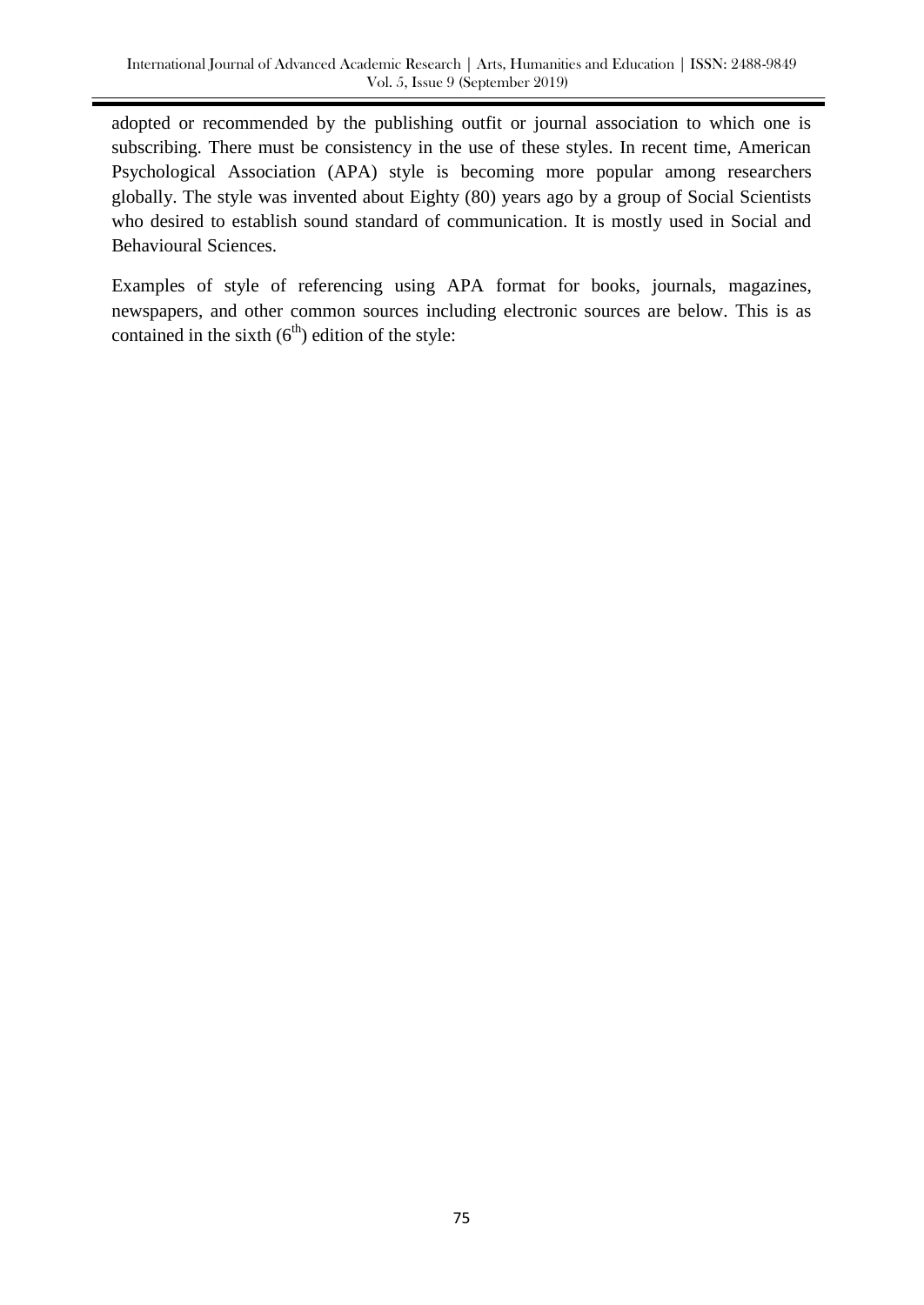# **APA Citation and Referencing Styles-6 th edition**

# **Books (Examples)**

| <b>BASIC BOOK FORMAT</b>     | Author Last Name, A.A. (Publication year). For Tittle of book:          |
|------------------------------|-------------------------------------------------------------------------|
|                              | Subtitle (Edition ed.). Publication city, Publication State             |
|                              | abbrev. Publisher.                                                      |
|                              | <b>EXAMPLES</b>                                                         |
| One author                   | Schlosser, E.(2002). Fast food nation, New York, NY:                    |
|                              | Perennial                                                               |
| Two to seven Authors         | Folse, K.S., Solomon, E.V., & Smith-Palinkas, B. (2004). Top            |
| (include all authors)        | 20: great grammar for great writing. Boston, MA:                        |
|                              | Houghton Mifflin.                                                       |
| More than seven Authors      | Engberg, M., Dugan, J.P., Haworth, J., Williams, T., Kelly, B.,         |
| (include first six authors)  | Johnson, W.,  Stewart, S.(2009). Navigating the                         |
| followed byand the final     | complexity of higher education preparation program                      |
| author's name)               | administration. San Francisco, CA: Jossey-Bass.                         |
| <b>Book without Author</b>   | Merriam-Webster's collegiate dictionary (10 <sup>th</sup> ed.). (1993). |
|                              | Springfield, MA: Merriam-Webster.                                       |
| Editor                       | Kikumura-Yano, A.(Ed.). (2002). Encyclopedia of Japanese                |
|                              | descendants in the Americas: An illustrated history of                  |
|                              | the Nikkei. Walnut Creek, CA: Alta Mira.                                |
| Multi-volume set             | Ciment, J. (Ed.).(2006). Social issues in America: An                   |
|                              | encyclopedia. (vols. 1-8). Armonk, NY:<br>Sharpe                        |
|                              | Reference.                                                              |
| One volume of a set          | Stout, C.E. (Ed.).(2002). The psychology of terrorism (vol. 1).         |
|                              | Westport, CT: Praeger.                                                  |
| Chapter in a book (print     | Sutton, A.L. (Ed.).(2011). Medical Care And Your Teen. In               |
| and online examples)         | Adolescent health sourcebook $(3rd$ ed.).(pp. 47-53).                   |
|                              | Detroit, MI: omnigraphics.                                              |
|                              | Sutton, A.L. (Ed.).(2011). Medical care and your teen. In               |
|                              | Adolescent health sourcebook $(3^{rd}$ ed.). Retrieved from             |
|                              | Gale virtual Reference Library.                                         |
| Book retrieved               | Hadler, N.M. (2008). Worried sick: A prescription for health in         |
| electronically (Website or   | America [Net]<br>over-treated<br>library<br>version].<br>an             |
| database)                    | Retrieved from http://www.netlibrary.com                                |
| Entry in a reference book    | Bergmann, P.G. (1993). Relativity. In the new encyclopedia              |
|                              | <b>Britannica</b><br>501-508).<br>(vol.26,<br>Chicago:<br>pp.           |
|                              | Encyclopedia Britannica.                                                |
| Essay, article or chapter in | Jensen, R.M. (2008). Batman's promise. In MD White &                    |
| an edited book               | R.Arp (Eds.), Batman and philosophy (pp.85-100). New                    |
|                              | Jersey: Wiley.                                                          |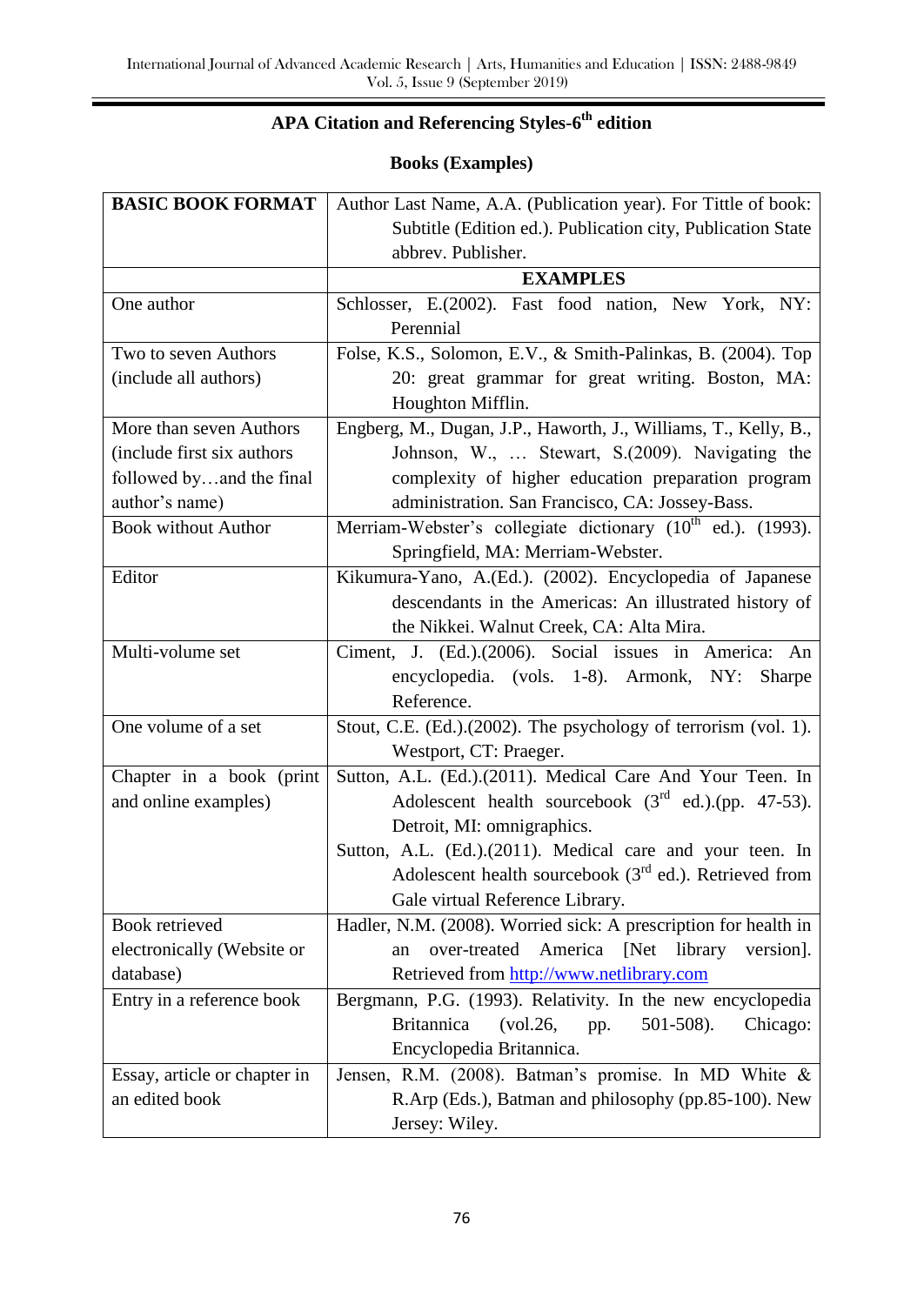Ξ

| MAGAZINE, NEWSPAPER & JOURNAL ARTICLES (EXAMPLES) |                                                                 |  |
|---------------------------------------------------|-----------------------------------------------------------------|--|
| <b>BASIC</b>                                      | Author, A.A., & Author, B.B. (Publication year). Title of       |  |
| JOURNAL/MAGAZINE                                  | article. Title of publication, volume number (issue),           |  |
| <b>FORMAT</b>                                     | page-page.                                                      |  |
| <b>BASIC NEWSPAPER</b>                            | Author, A.A., (Publication month, day, year). Title of article. |  |
| <b>FORMAT</b>                                     | Title of publication, page-page.                                |  |
|                                                   | <b>EXAMPLES</b>                                                 |  |
| Journal article retrieved                         | Holder, M., & Coleman, B. (2009). The contribution of social    |  |
| electronically (DOI present)                      | relationships<br>children<br>happiness.<br>to<br>Journal<br>of  |  |
|                                                   | Happiness 10 (3), 329-349.                                      |  |
| Journal article retrieved                         | Choa, S., Chen, C., & Clark, M.J. (2008). Meet the real elders: |  |
| electronically (DOI                               | reminiscience links past and present. Journal of clinical       |  |
| available)                                        | Nursing, 17 (19), 2647-2653. Doi:10.1111lj.1365-                |  |
|                                                   | 2702.2008. 02341.x                                              |  |
| Journal article retrieved                         | Juo, J., & Pitman, D.J. (2010). A prosecution bar in patent     |  |
| electronically (website or                        | litigation should be the exception rather than the rule.        |  |
| database) no DOI available                        | Virginia Journal of Law & Technology, 15 (43).                  |  |
|                                                   | Retrieved from http://www.vjolt.net/archives.php                |  |
| Magazine article retrieved                        | Lucas, M. (2005). The Sound Of One Man Eating Or,               |  |
| electronically from database                      | Coupdepanisse. Kitchen Sink, 3(2). Retrieved From               |  |
| and publisher's web address                       | Alt-press watch database. (196302074)                           |  |
| not found (no DOI)                                |                                                                 |  |
| Magazine article retrieved                        | Henry, W.A. (1990, April 9). Making the grade in today's        |  |
| in print (no DOI)                                 | schools. Time, 135, 28-31.                                      |  |
| Newspaper article (retrieved                      | Bald eagles once again protected in Arizona. (2008, March       |  |
| electronically-website or                         | 19). Indian country Today, I, S. retrieved from                 |  |
| database-no author given,                         | http://www.indiancountrytoday.com                               |  |
| no DOI)                                           |                                                                 |  |
| Review of book (retrieved                         | Baumeister, R.F. (1993). Exposing The Self-Knowledge Myth       |  |
| electronically-website or                         | [Review Of The Book The Self-Knower: A Hero                     |  |
| database)                                         | Under Control By R.A. Wicklund & M.Eckert].                     |  |
|                                                   | Contemporary psychology, 38, 466-467. Retrieved                 |  |
|                                                   | from http://www.apa.org                                         |  |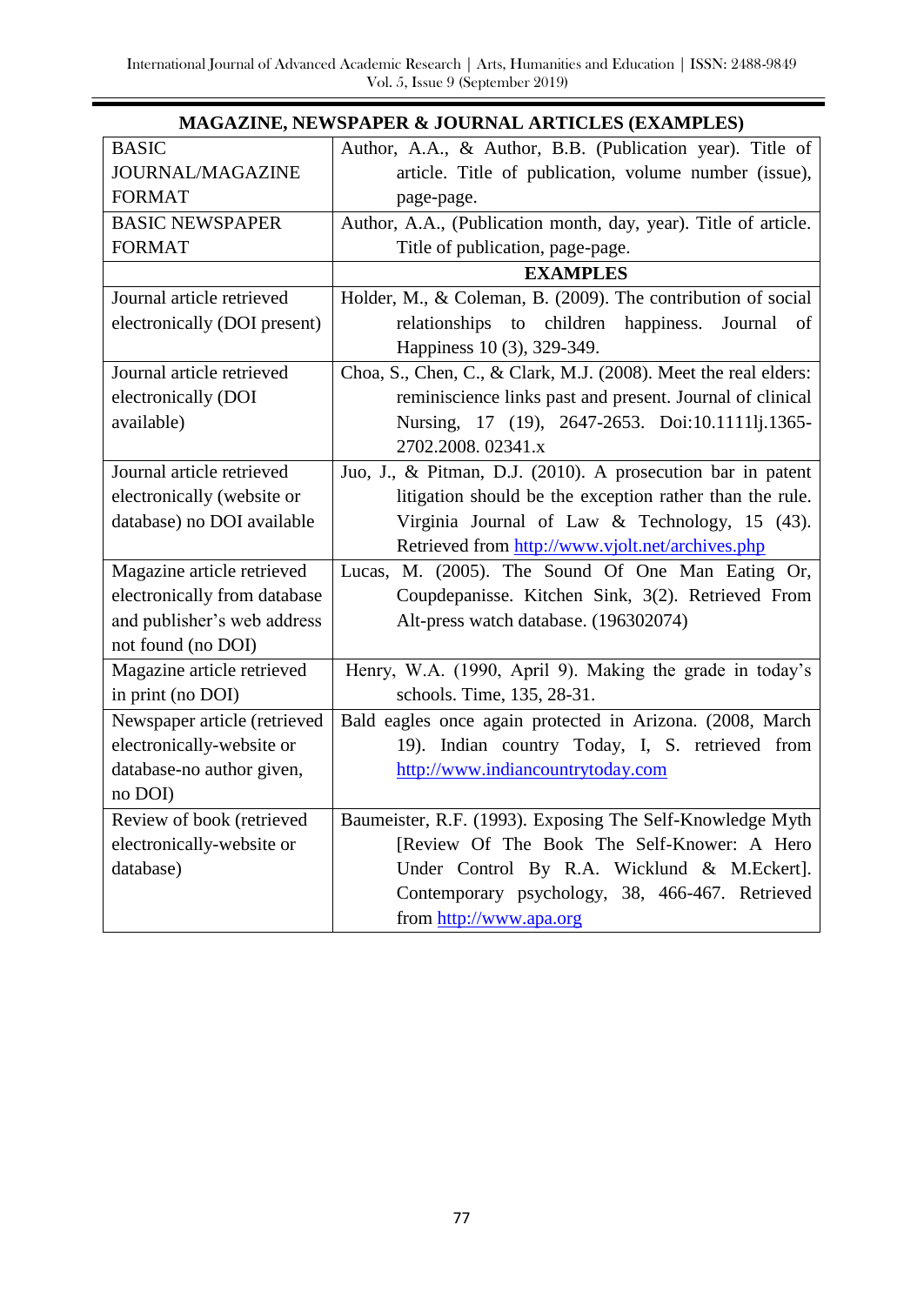Ξ

# **OTHER COMMON SOURCES**

| Signed encyclopedia              | Preston, J.J. (2005). Goddess worship: An overview. In           |
|----------------------------------|------------------------------------------------------------------|
| article example                  | encyclopedia of religion. (vol.6, pp. 3583-3592).                |
|                                  | Detroit, MI: Macmillan Reference USA.                            |
| Unsigned encyclopedia            | Chavez, Cesar. (2001). In Encyclopedia Americana. (vol.6,        |
| article example                  | p.348). Danbury, CT: Grolier.                                    |
| <b>Careers internet Database</b> | Institute for career Research. (2011). Careers in biotechnology, |
|                                  | Retrieved from careers internet Database.                        |
| <b>CQ</b> Researcher             | Clark, C.S. (1991, September 13). Advertising under attack. CQ   |
|                                  | Researcher, 1, 657-680.<br>Retrieved<br>from                     |
|                                  | http://library.cqpress.com/cqresearcher/                         |
| Occupational outlook             | U.S. Department of labour, Bureau of labor statistics. (2009,    |
| Handbook (online)                | December 17). Social workers. Retrieved<br>from                  |
|                                  | http://www.bls.gov/oco/                                          |
| Lexis Nexis transcript           | The big story [Transcript]. (1992, April 18). Atlanta, GA: CNN.  |
| (television, no host)            | Retrieved from Lexis Nexis database.                             |
| Issues & controversies           | Facts on file News Service. (2005, May 13). Sign-Language        |
| report                           | towns. Retrieved from issues & controversies database.           |
| Medicine plus entry (same        | National Library of medicine. (2011). Heart disease in women.    |
| as website or webpage            | Retrieved from http://www.nlm.nih.gov/Medicine plus              |
| citation)                        |                                                                  |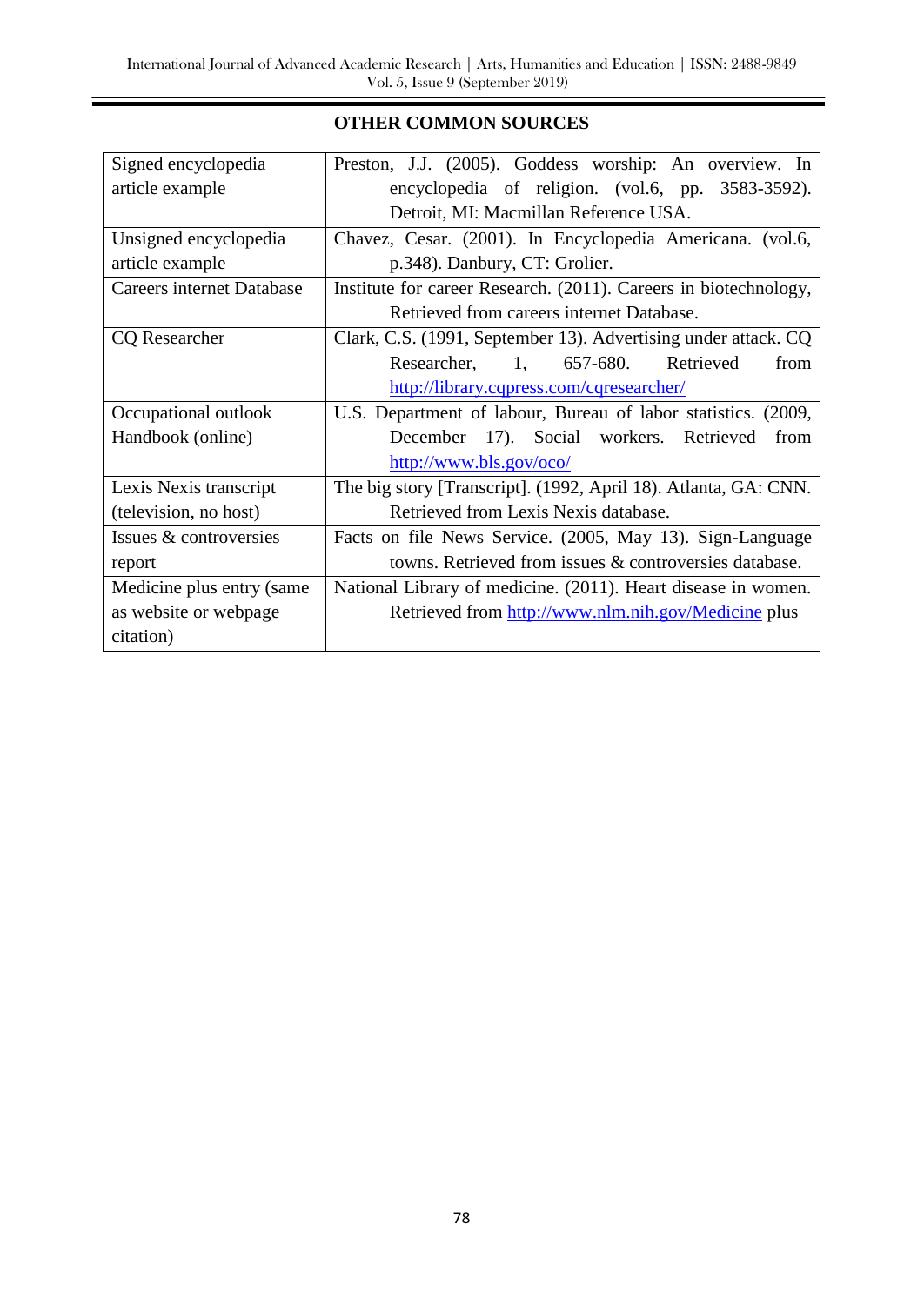Ξ

|                           | <b>OTHER FORMATS</b>                                            |
|---------------------------|-----------------------------------------------------------------|
| Website or webpage        | Author, A.A., & Author, B.B. (year). Title of document/page.    |
|                           | Retrieved from http://webaddress.com                            |
|                           | Plous, S. (2011). The social psychology network. Retrieved      |
|                           | from http://www.socialpsychology.org                            |
| Music recording           | Song writer last name, A.A. (Date of copyright). Title of song  |
|                           | [Recorded by artist if different from song writer]. On          |
|                           | title of album [medium of recording]. Location: Label.          |
|                           | (Recording date if different from copyright date).              |
|                           | Minell, L., Watchtel, R., & Zevon, W. (1977). Were wolves of    |
|                           | London [Recorded by Warren Zevon]. On Dreamgirls:               |
|                           | music from the motion picture [MP3].                            |
|                           | New York, NY: Sony BMG. (2006).                                 |
| Motion picture (theatre), | Producer, P.P. (producer), & Director, D.D. (Director), (year). |
| DVD, video                | Title of motion picture [medium of recording]. Country of       |
|                           | origin: Studio or distributor.                                  |
|                           | Linson, A., Penn, S., & Pohlad, W. (producers), & Kenner, R.    |
|                           | (Director). (2009). Food, inc. [DVD]. United States:            |
|                           | Magnonia Home Entertainment.                                    |
| <b>Blog</b>               | Author, A.A. (Date published online). Title of blog entry.      |
|                           | [weblog]. Retrieved from http://www.websitename.com             |
|                           | Bonney, G. (2011). We like it wild. [weblog]. Retrieved from    |
|                           | http://www.designspongeonline.com                               |
| Online video              | Author, A.A. (Date produced). Online video title [video file].  |
|                           | Retrieved from http://www.websitename.com                       |
|                           | UCBerkeley Events, (2010). 2010 commencement convocation        |
|                           | [video<br>Retrieved<br>from<br>file].                           |
|                           | htto://www.youtube.com/watch?v=nDLtEcBqSv8                      |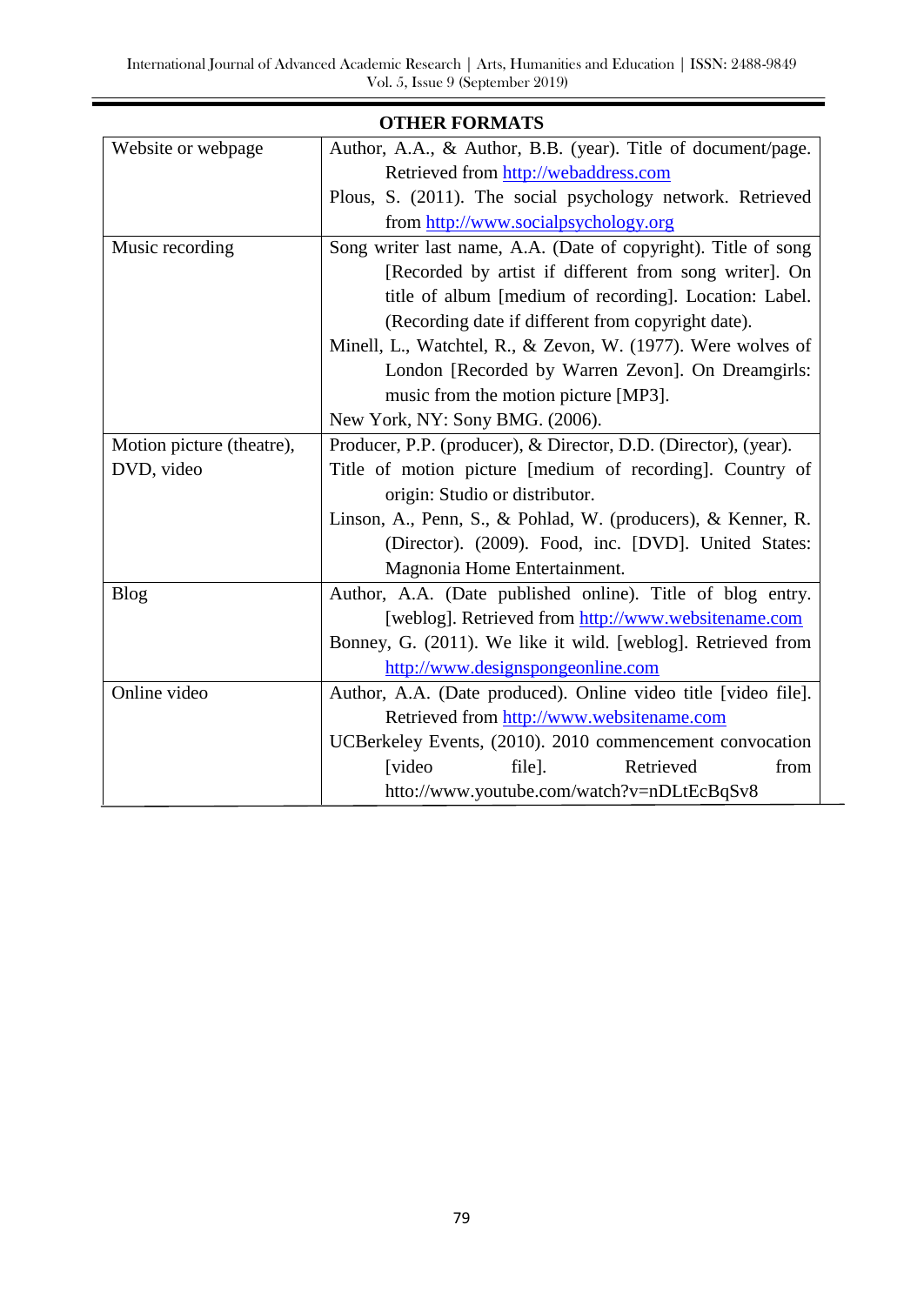| <b>IN-TEXT CITATIONS</b>      |                                                                  |  |
|-------------------------------|------------------------------------------------------------------|--|
| Basic format for using        | Schlosser (2002) believes that "the twenty-first [century] will  |  |
| quotations, summarizing,      | no doubt be marked by a struggle to curtail excessive corporate  |  |
| and paraphrasing.             | power" (p.104).                                                  |  |
|                               | Since 1987 the British government has been concerned about       |  |
|                               | the possibilities of a tainted meat supply (Schlosser, 2002,     |  |
|                               | p.84).                                                           |  |
| Two authors                   | According to Sothern and Gordon (2003), "Environmental           |  |
|                               | factors may contribute as much as 80% to the causes of           |  |
|                               | childhood obesity" (p-104).                                      |  |
|                               | Obese children often engage in limited physical activity         |  |
|                               | (Sothern & Gordon, 2003, p.104).                                 |  |
| Unknown author (use an        | Children struggling to control their weight must also struggle   |  |
| abbreviated form of the title | with the pressures of television advertising that encourages the |  |
| to replace the author)        | consumption of junk food while also celebrating thin             |  |
|                               | celebrities ("Television", 2002).                                |  |
| Two works by same author      | Research by Durgin (2003b) has yielded new findings about        |  |
| (designate "a", "b", etc. in  | the role of counseling in treating childhood obesity.            |  |
| References list to            |                                                                  |  |
| differentiate sources)        |                                                                  |  |
| Electronic source, unknown    | Attempts to establish a definitive link between television       |  |
| date (use "n.d." when no      | programming and children's eating<br>habits<br>have<br>been      |  |
| date is given)                | problematic (Magnus, n.d.).                                      |  |
| Work cited in another         | Former surgeon general Dr. David Satcher described "a nation     |  |
| source                        | of young people seriously at risk of starting out Obese and      |  |
|                               | dooming themselves to the difficult task of overcoming a tough   |  |
|                               | illness" (as cited in Critser, 2003, p.4).                       |  |

# **RECOMMENDATIONS**

Based on the foregoing, researchers writing for academic purpose should note that scholarly writing is not a child's play as it deserves every concentration. As a result, researchers need to be meticulous and serious minded. They should be wary of committing serious academic crime tagged plagiarism by their failure to acknowledge the source(s) of information for their research works. Moreover, researchers have the freedom to use any of the standard citation and referencing styles. They should, however, be consistent in the use and adhere strictly to the rules of the particular style chosen or recommended by the publishing body or institution to which they are subscribing.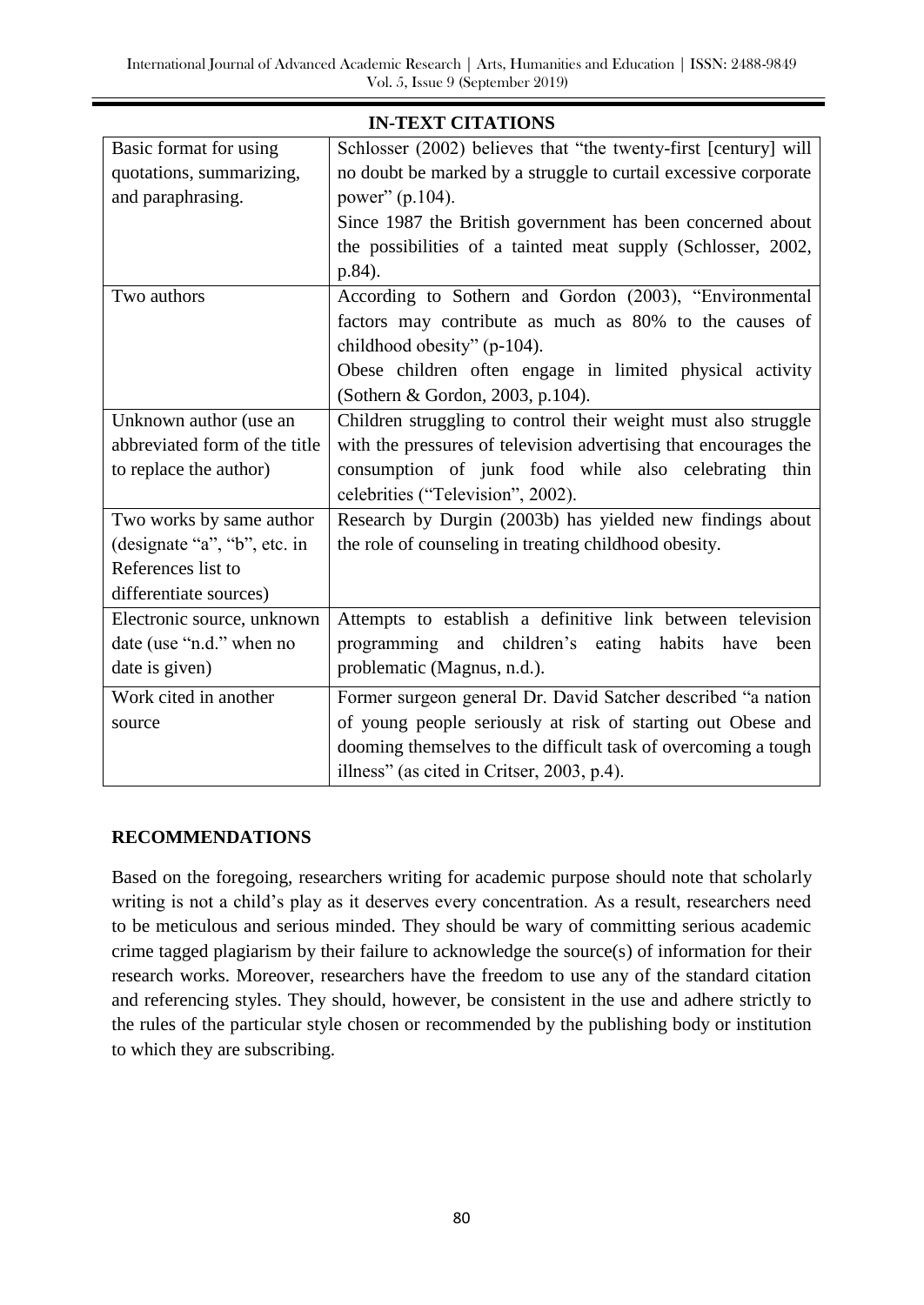### **CONCLUSION**

Academic writing, as we have noted, is a difficult task or rigorous intellectual activity, and at the same time it is an intellectually stimulating exercise. It has to be learnt so that future writings as academics will be easy. This is because academic writing must be clear, precise and straight to the point. It is a way of learning in academic where one is expected to grow in knowledge through independent work. Academic writing may also involve constant visit to the libraries to get a share of the best that has been said or written/documented in the world of knowledge and extensive reading of available literature on the chosen topic.